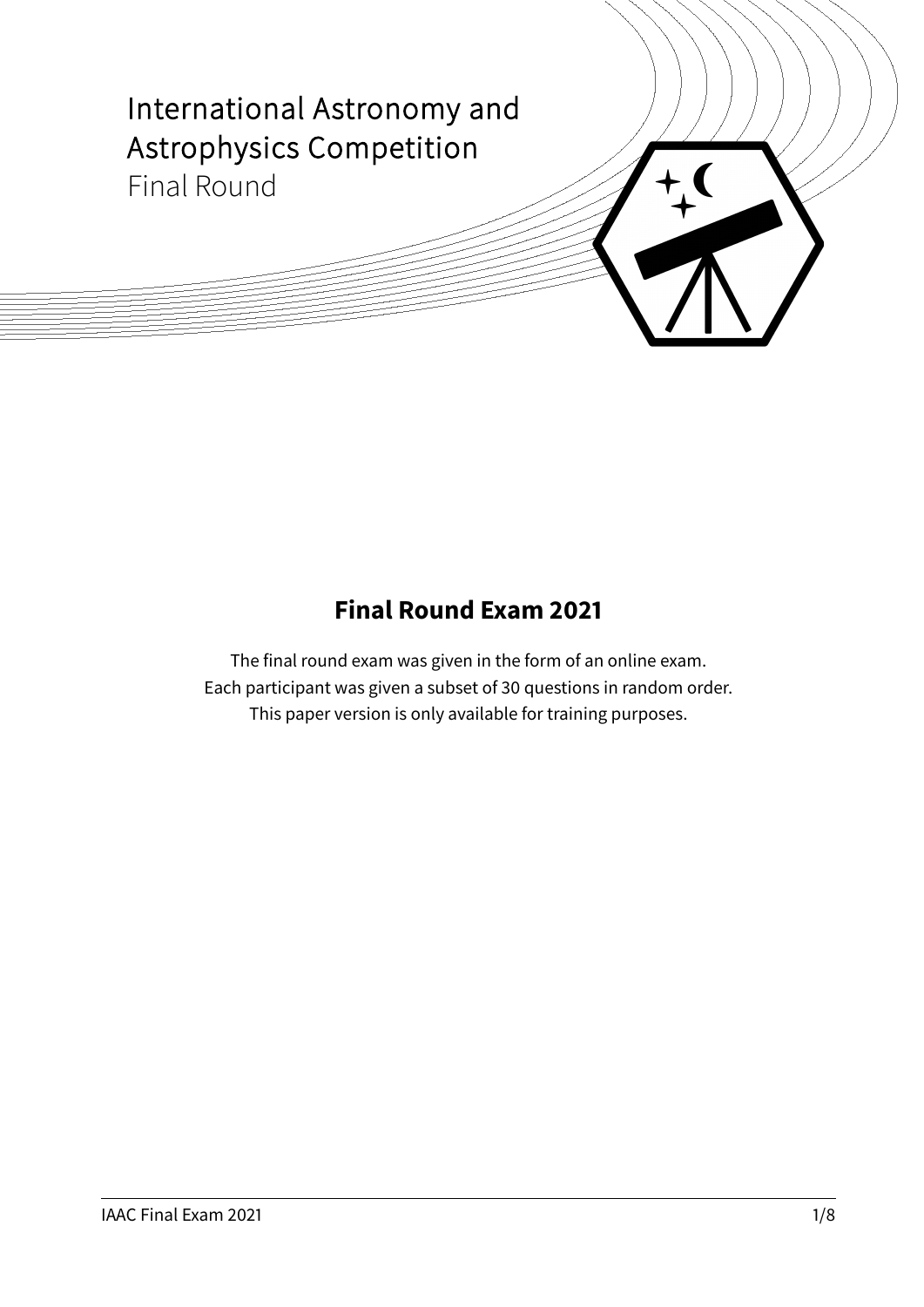| <b>Question 1:</b> Which intense meteor shower peaks every year in August? |                                                                   |                           |                                                                                                                     |  |
|----------------------------------------------------------------------------|-------------------------------------------------------------------|---------------------------|---------------------------------------------------------------------------------------------------------------------|--|
| (A) Lyrids                                                                 | (B) Leonids                                                       | (C) Perseids              | (D) Geminids                                                                                                        |  |
|                                                                            | the gravitational force between the objects decrease?             |                           | <b>Question 2 :</b> The distance between two objects with equal mass is doubled. By how much does                   |  |
| (A) $1/\sqrt{2}$                                                           | (B) 1/2                                                           | (C) $1/4$                 | (D) 1/8                                                                                                             |  |
| km distant asteroid?                                                       |                                                                   |                           | <b>Question 3 :</b> A spaceship accelerates at 150 m/s <sup>2</sup> from rest. How long does it take to reach a 1.2 |  |
| (A) 2 Seconds                                                              | (B) 3 Seconds                                                     | (C) 4 Seconds             | (D) 5 Seconds                                                                                                       |  |
|                                                                            | <b>Question 4:</b> What kind of radiation do <b>pulsars</b> emit? |                           |                                                                                                                     |  |
| (A) Compton radiation                                                      |                                                                   | (B) Ly $\alpha$ radiation |                                                                                                                     |  |
| (C) Planck radiation                                                       |                                                                   | (D) Synchrotron radiation |                                                                                                                     |  |

**Question 5 :** The gravitational potential energy E between two objects with a distance R to each other can be expressed as ...

| (A) $E = -G \frac{M \cdot m}{R}$ | (B) $E = -G \frac{M \cdot m}{R^2}$ |
|----------------------------------|------------------------------------|
| (C) $E = G \frac{M \cdot m}{R}$  | (D) $E = G \frac{M \cdot m}{R^2}$  |

**Question 6 :** What instrument is commonly used to observe and study **pulsars**?

| (A) Laser interferometer  | (B) Radio telescopes |
|---------------------------|----------------------|
| (C) Magnetic spectrometer | (D) Radar telescopes |

**Question 7 :** What type of astronomical object are **pulsars** most commonly?

| (A) White dwarfs | (B) Neutron stars | (C) Quasars | (D) Black dwarfs |
|------------------|-------------------|-------------|------------------|
|------------------|-------------------|-------------|------------------|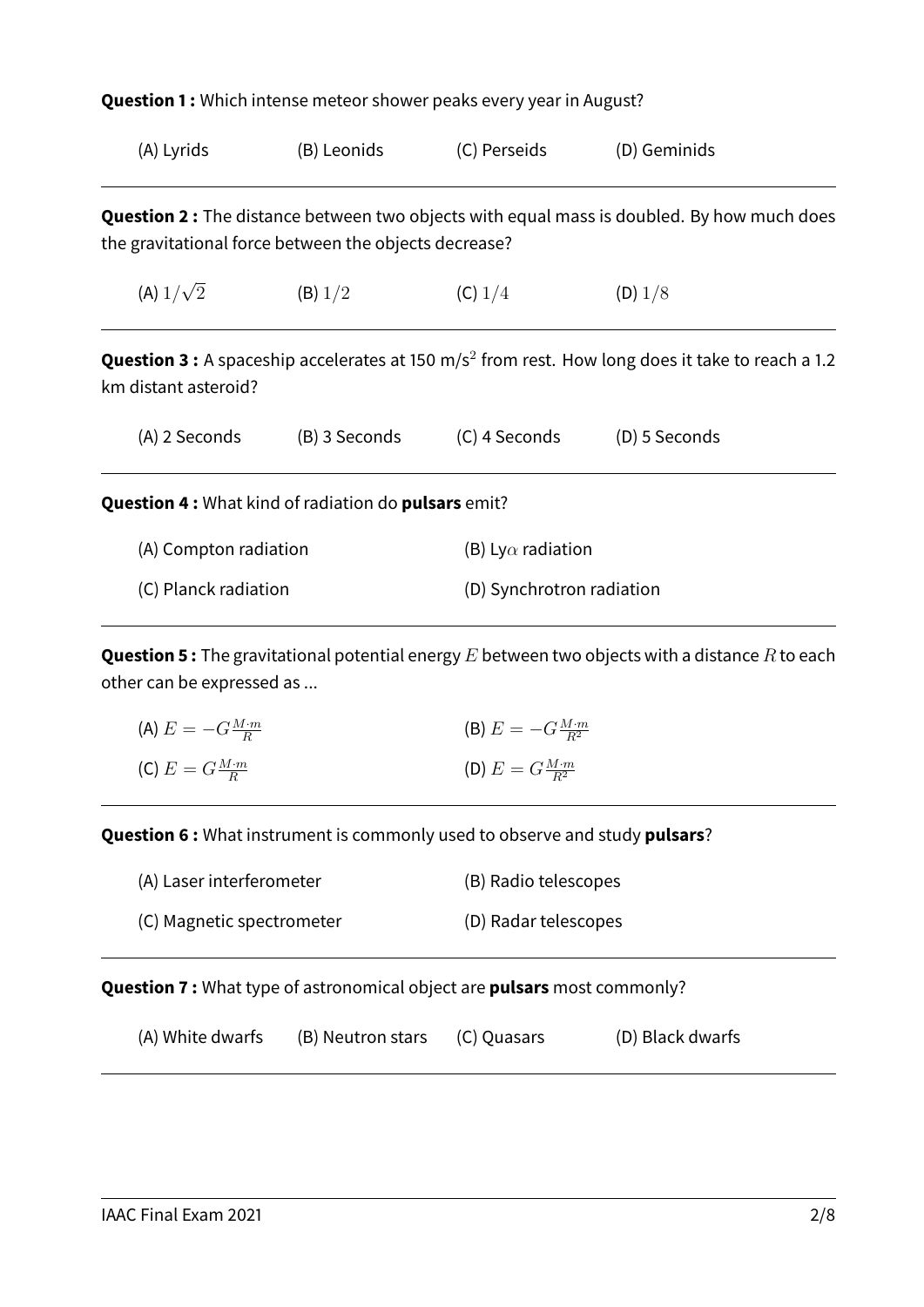## **Question 8 :** The two coordinate axis of the **Equatorial Coordinate System** are called ...

- (A) Elevation and azimuth (B) Declination and right ascension
- (C) Azimuth and declination (D) Ecliptic latitude and longitude

**Question 9 :** The **Vernal equinox** is the intersection point between ...

- (A) the Earth's rotational axis and the horizon
- (B) the celestial equator and the horizon
- (C) the Earth's rotational axis and the ecliptic
- (D) the celestial equator and the ecliptic

**Question 10 :** The closest star system to the Earth is called Alpha Centauri. How many stars belong to the Alpha Centauri system?

| $(A)$ 2 | $(B)$ 3 | $(C)$ 4 | $(D)$ 5 |
|---------|---------|---------|---------|
|---------|---------|---------|---------|

**Question 11 :** The picture below shows a satellite galaxy of the Milky Way: What is the name of this satellite galaxy?



(A) Sagittarius Dwarf Spheroidal (B) Triangulum Galaxy

- (C) Andromeda Dwarf (D) Large Magellanic Cloud
- 

**Question 12 :** Stars from which spectral type have the lowest temperature?

| (A) Class O | (B) Class F | (C) Class K | (D) Class M |  |
|-------------|-------------|-------------|-------------|--|
|-------------|-------------|-------------|-------------|--|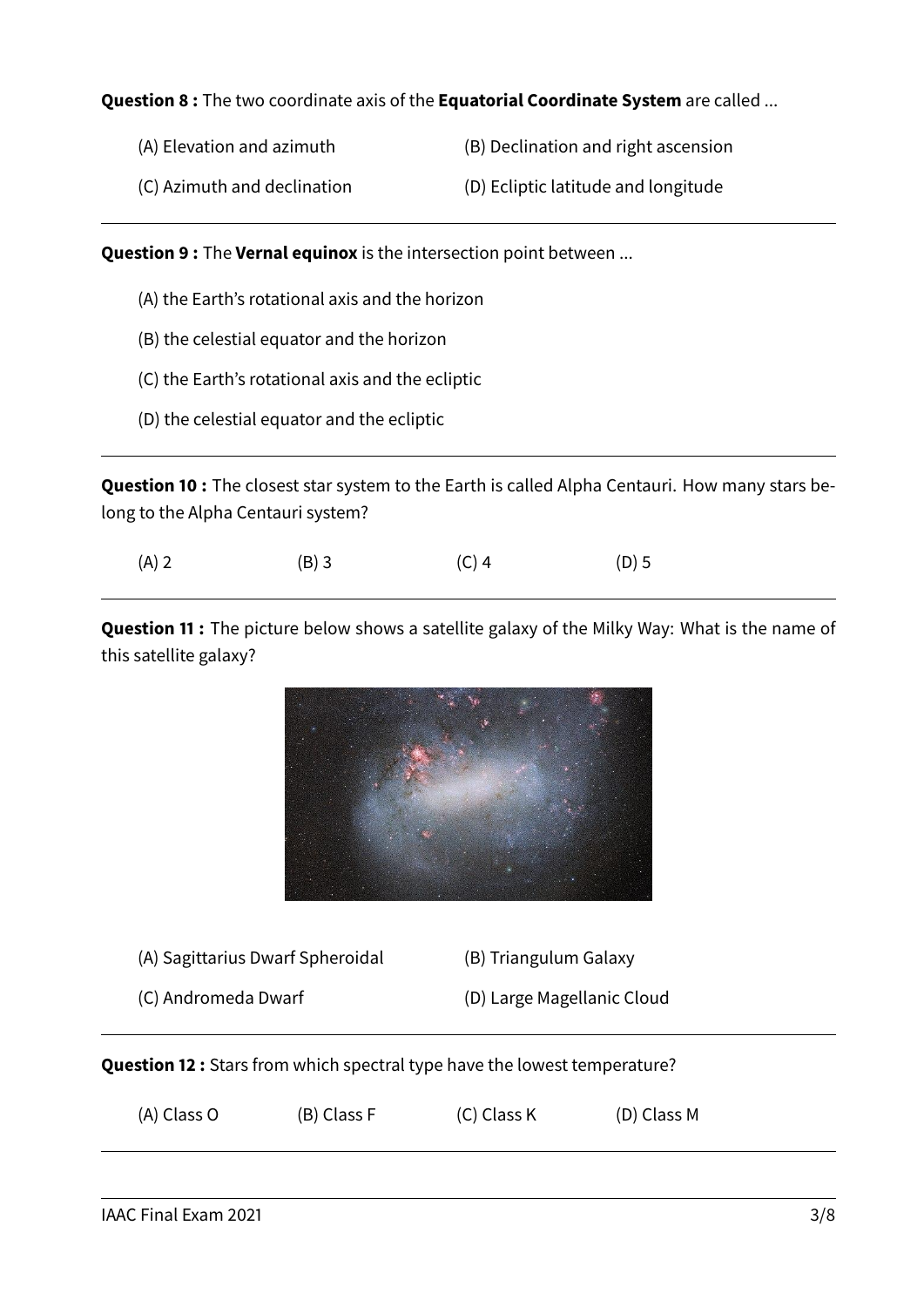**Question 13 :** Which one of the following expressions is the Rankine-Hugoniot jump condition for the conservation of momentum through a shock wave?

(A)  $\rho_1v_1 = \rho_2v_2$  $p_1^2 + p_1 = \rho_2 v_2^2 + p_2$ (C)  $\frac{v_1^2}{2} + h_1 = \frac{v_2^2}{2}$ (D)  $\rho_1 v_1 + h_1 = \rho_1 v_1 + h_2$ 

**Question 14 :** Which one of the following expressions is correct for the Lorentz factor  $\gamma$  and  $\beta =$  $v/c$ ?

(A)  $\frac{1}{\gamma^2} = 1 + \beta^2$  (B)  $\frac{1}{\gamma^2} = \beta \gamma^2$  (C)  $\frac{1}{\gamma^2} = 1 - \beta^2$  (D)  $\frac{1}{\gamma^2} = \beta \gamma^2$ 

**Question 15 :** The intergalactic medium is permeated mainly by ...

| (A) neutral heavy elements | (B) ionized heavy elements |
|----------------------------|----------------------------|
| (C) neutral hydrogen       | (D) ionized hydrogen       |

**Question 16 :** In a far-away solar system, a planet circles the main star with an orbital period of 100 days and a semi-major axis of 2 AU. Another planet with a semi-major axis of 8 AU is observed in the same solar system. What is the orbital period of the new planet?

| (A) 200 days                                                                                                                                                              | (B) 400 days | (C) 800 days | (D) 1000 days                                                                                              |  |
|---------------------------------------------------------------------------------------------------------------------------------------------------------------------------|--------------|--------------|------------------------------------------------------------------------------------------------------------|--|
|                                                                                                                                                                           |              |              | <b>Question 17 :</b> How is the part of a moon's shadow called in which a total solar eclipse is possible? |  |
| (A) Umbra                                                                                                                                                                 | (B) Penumbra | (C) Antumbra | (D) Apex                                                                                                   |  |
| <b>Question 18 :</b> The diameter of the lens' aperture of your telescope is 5 m and you observe at a<br>wavelength of 1000 nm. What is the resolution of this telescope? |              |              |                                                                                                            |  |

 $(A)$  1.22  $\cdot$  10<sup>9</sup>  $(B)$  2.44  $\cdot$  10<sup>9</sup> (C)  $122 \cdot 10^9$ (D) 244 $\cdot$ 10<sup>9</sup>

**Question 19 :** A fast travelling spaceship has a Lorentz factor of  $\gamma = 3$ . This corresponds to a velocity  $v$  of  $\ldots$ 

(A)  $\sqrt{8}/3c$  $8/3c$  (B)  $3/$  $\sqrt{8}c$  (C)  $\sqrt{ }$  $8/9c$  (D)  $9/$ √  $8c$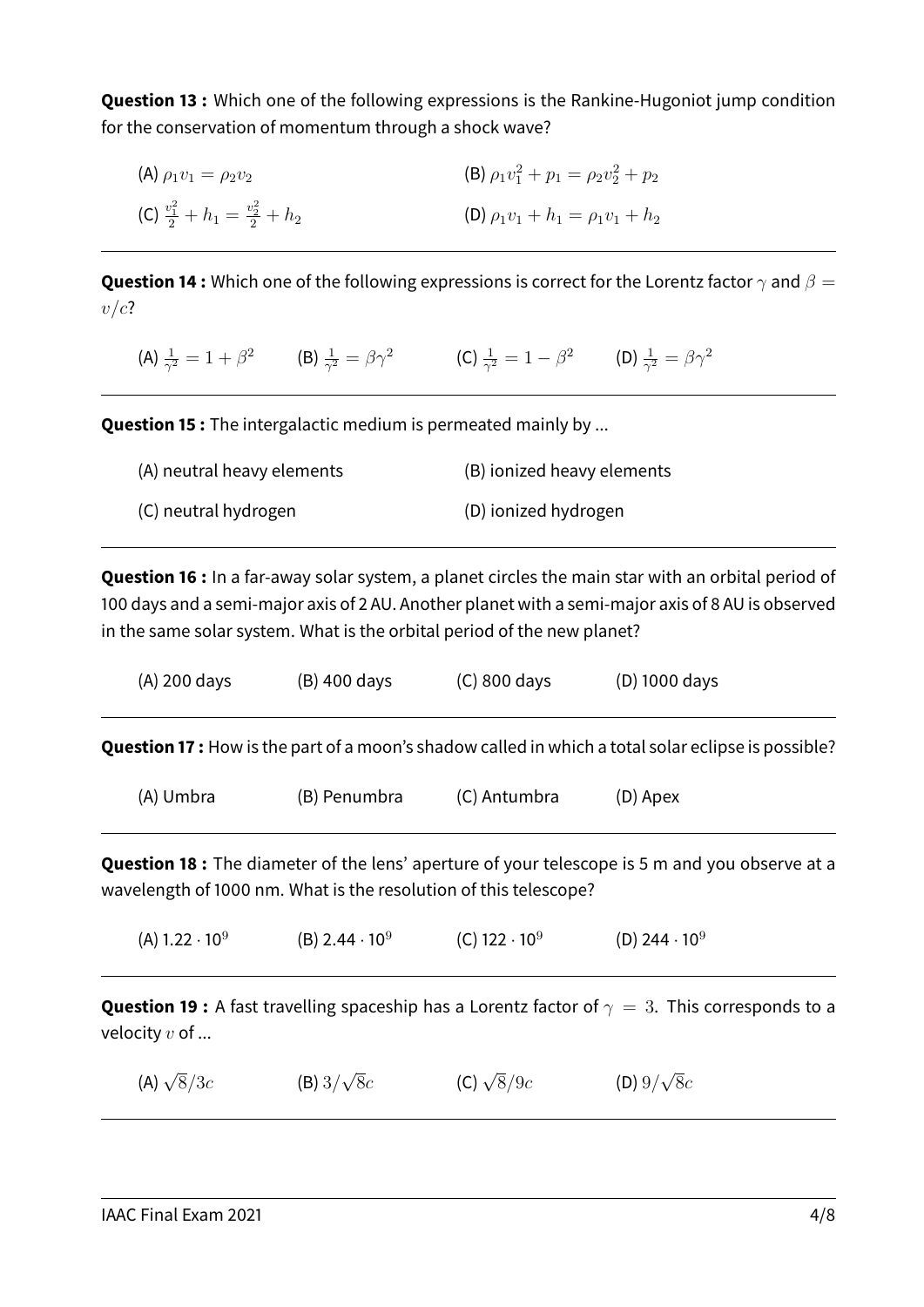**Question 20 :** Imagine that a total solar eclipse happens on the Earth today. What is the phase of the Moon on this day?

| (A) New moon       | (B) Waxing crescent |
|--------------------|---------------------|
| (C) Waning gibbous | (D) Full moon       |

**Question 21 :** The negative effect of incoming wavefront distortions on telescope images is reduced by using a system called ...

| (A) Adaptive spectroscopy | (B) Active spectroscopy |
|---------------------------|-------------------------|
| (C) Adaptive optics       | (D) Active optics       |

**Question 22 :** You are given a list of stars and their apparent magnitude. Which one is the faintest star?

| (A) Star A, 5 mag      | $(B)$ Star B, 0.3 mag |
|------------------------|-----------------------|
| $(C)$ Star C, -0.2 mag | (D) Star D, $-5$ mag  |

**Question 23 :** The **right ascension** is measured in units of ...

| (A) kelvin                                                                       | (B) meters | (C) hours    | (D) declinations             |  |
|----------------------------------------------------------------------------------|------------|--------------|------------------------------|--|
| <b>Question 24 :</b> The Lyman-alpha line can be found at a wavelength of around |            |              |                              |  |
| (A) 120 nm                                                                       | (B) 330 nm | $(C)$ 860 nm | (D) 1100 nm                  |  |
| <b>Question 25 :</b> Which transition is called Ly $\alpha$ lines?               |            |              |                              |  |
| (A) Hydrogen, 1st to 2nd orbit                                                   |            |              | (B) Helium, 1st to 2nd orbit |  |
| (C) Hydrogen, 2nd to 1st orbit                                                   |            |              | (D) Helium, 2nd to 1st orbit |  |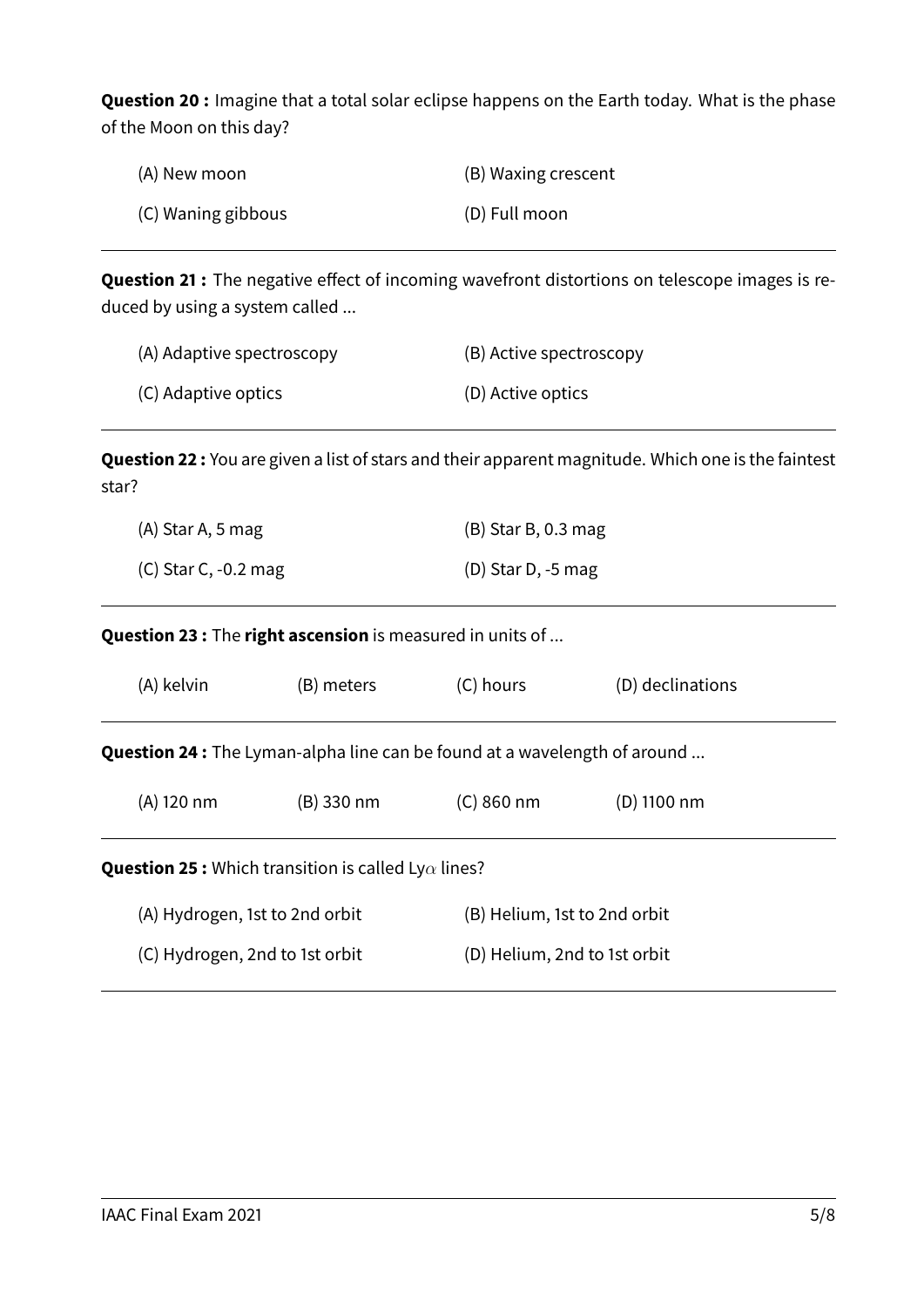**Question 26 :** Below, you can see the rough sketch of a telescope. What type of telescope is drawn?



**Question 27 :** An **Analemma** is a diagram showing the position of **full to the fixed location and** the same mean solar time over the course of a year.

| (A) the Sun            | (B) the Moon |
|------------------------|--------------|
| (C) the Vernal equinox | (D) Jupiter  |

**Question 28 :** Which astronomical coordinate system uses the observer on Earth as a reference point?

| (A) Horizontal Coordinate System | (B) Equatorial Coordinate System |
|----------------------------------|----------------------------------|
| (C) Ecliptic Coordinate System   | (D) Galactic Coordinate System   |

**Question 29 :** Which type of star is only stable due to the pressure of an electron gas?

| (A) Neutron stars | (B) Supergiant stars |
|-------------------|----------------------|
| (C) Blue dwarfs   | (D) White dwarfs     |

**Question 30 :** The colour of a star depends on the ...

| (A) mass | (B) radius |
|----------|------------|
|          |            |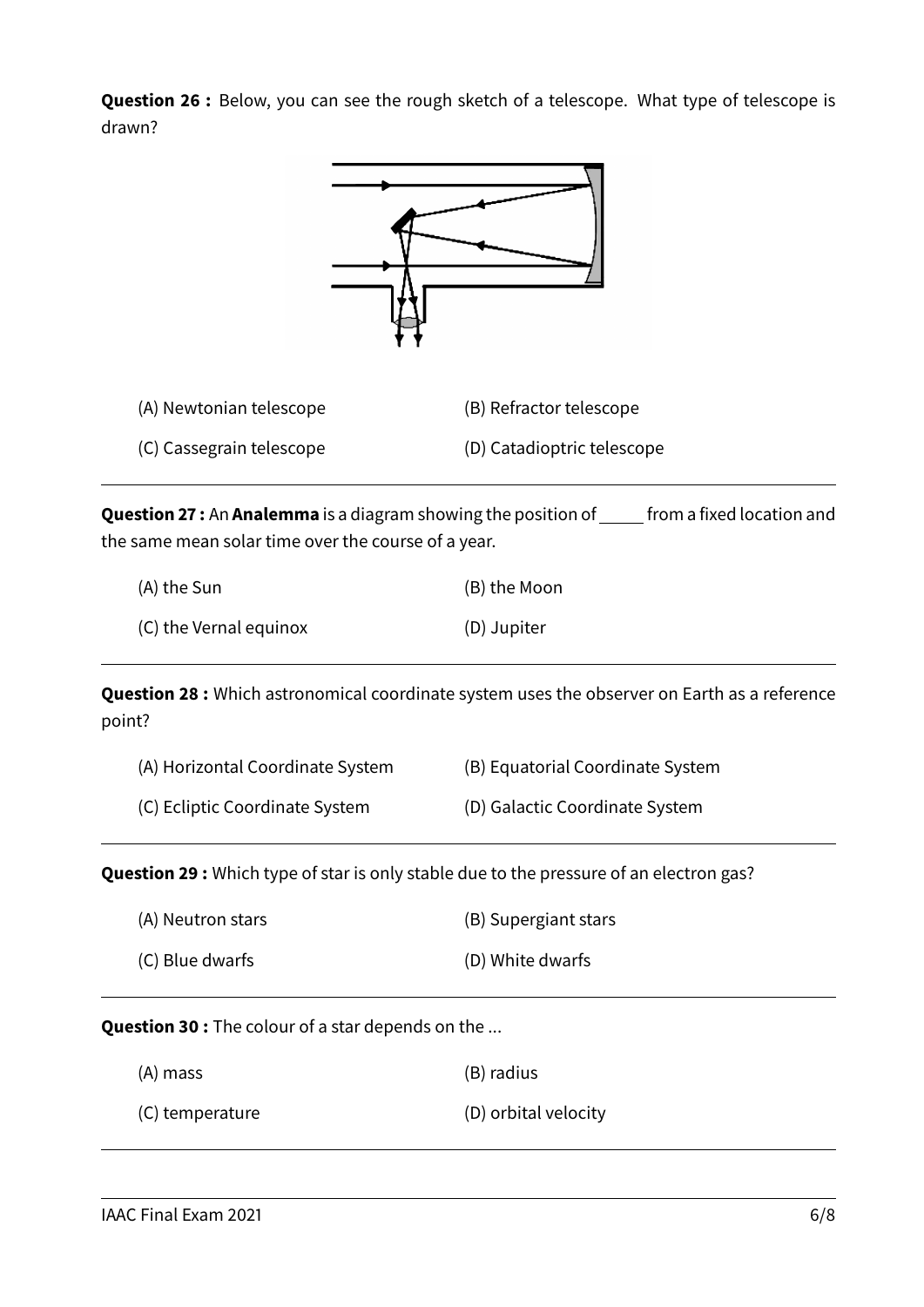**Question 31 :** An object is moving with a velocity of 0.6c in your line of sight. What is the redshift  $z$  of this object?

(A)  $z = 1$ (B)  $z=\sqrt{2}$ (C)  $z = 1.5$  (D)  $z = 2.5$ 

**Question 32 :** In which one of the following time frames after the big bang did the **cosmic reionization process** begin?

| $(A)$ 0 - 999 hundred years | $(B)$ 1 - 999 thousand years |
|-----------------------------|------------------------------|
| $(C)$ 1 - 999 million years | (D) 1 - 14 billion years     |

**Question 33 :** Massive stars are essential for the universe because they ...

- (A) neutralize the intergalactic medium. (B) emit synchrotron radiation.
- (C) produce quasars for X-ray emission. (D) create most of the chemical elements.

**Question 34 :** The drawing below shows a comet in four positions around the Sun. For which position does the comet's tail point in the correct direction?



**Question 35 :** What spectral region can be observed from the Earth even when there are clouds in the sky?

- (A) Gamma wavelengths (B) Radio wavelengths
- (C) Ultraviolet wavelengths (D) X-ray wavelengths